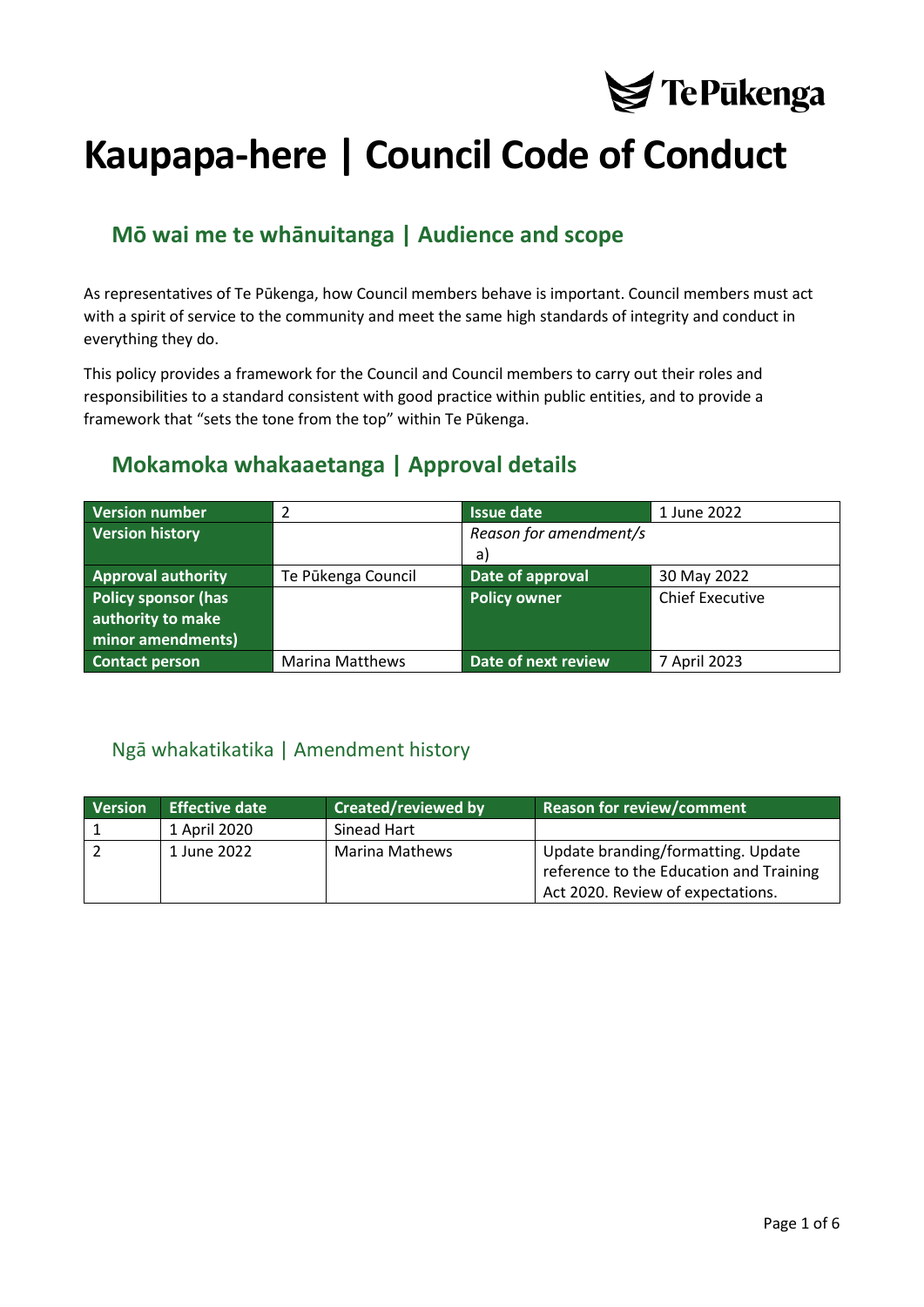

## Ngā Ihirangi | Table of Contents

| 1. |  |
|----|--|
| 2. |  |
| 3. |  |
|    |  |
|    |  |
|    |  |
|    |  |
|    |  |
|    |  |
|    |  |
|    |  |
|    |  |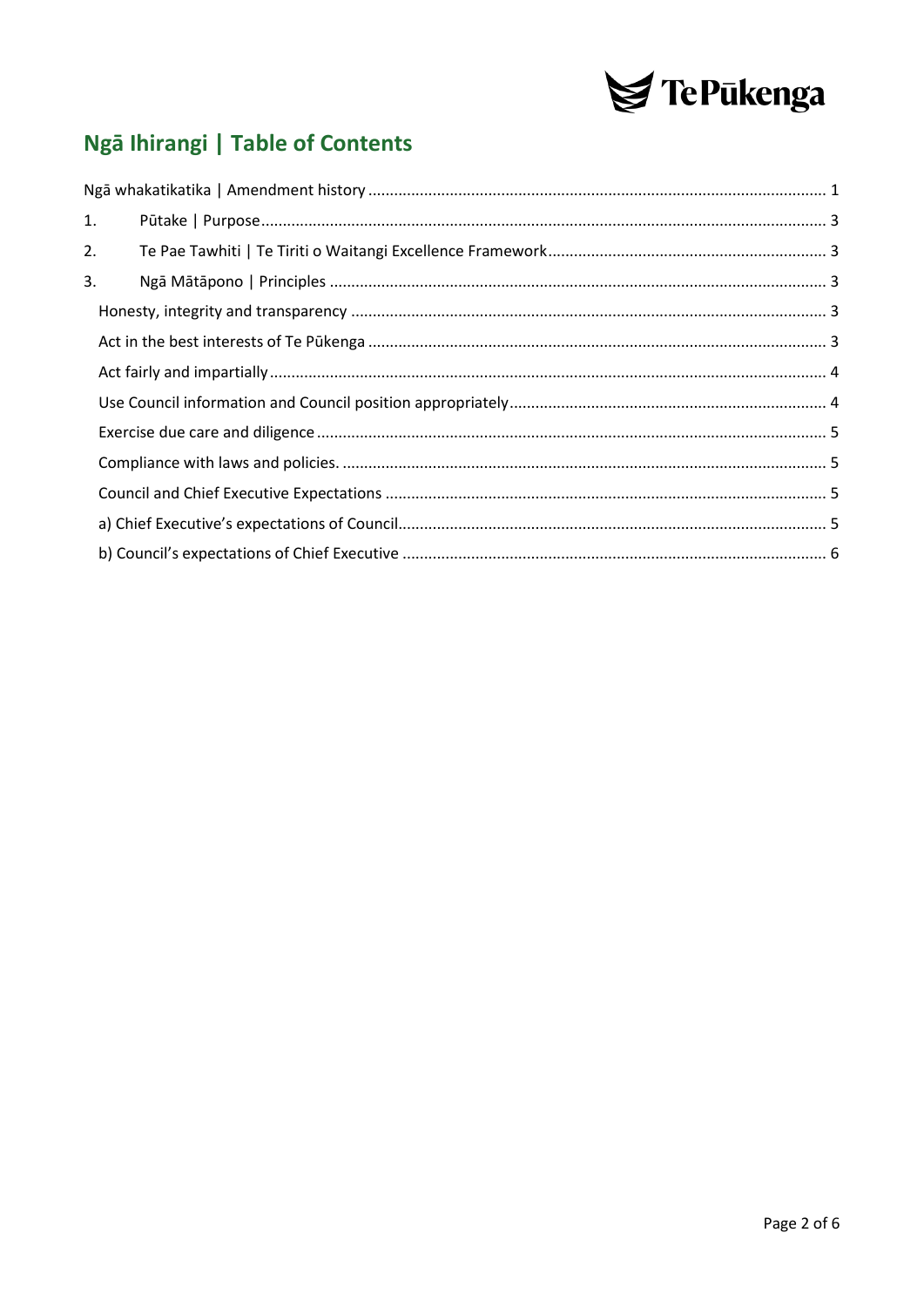

### **Kaupapa-here | Council Code of Conduct**

#### <span id="page-2-0"></span>1. Pūtake | Purpose

- 1.1. As representatives of Te Pūkenga, how Council members behave is important. Council members must act with a spirit of service to the community and meet the same high standards of integrity and conduct in everything they do.
- 1.2. This policy provides a framework for the Council and Council members to carry out their roles and responsibilities to a standard consistent with good practice within public entities, and to provide a framework that "sets the tone from the top" within Te Pūkenga.

#### <span id="page-2-1"></span>2. Te Pae Tawhiti | Te Tiriti o Waitangi Excellence Framework

The Council of Te Pūkenga acknowledges that this Policy has been adopted while there is ongoing work being carried out to consider how Te Pae Tawhiti - Te Tiriti o Waitangi Excellence Framework should be fully embedded in the Policy. The Council notes that Te Pūkenga is still on its transition journey and, as it matures, this Policy and others will be reviewed to ensure they align with the new Operating Model and reflect Te Pae Tawhiti best practice.

#### <span id="page-2-2"></span>3. Ngā Mātāpono | Principles

<span id="page-2-3"></span>3.1. The principles in this policy should guide Council members' behaviour in performing their roles.

#### Honesty, integrity and transparency

- 3.2. Act with honesty and integrity in approaching their roles and responsibilities.
- 3.3. Conduct the business of the Council with appropriate openness and transparency.
- 3.4. Undertake Council duties and responsibilities in a manner that respects other Council members and the staff of Te Pūkenga.
- 3.5. Ensure that actions taken in the performance of Council duties do not discredit themselves, any other Council member, Te Pūkenga or staff of Te Pūkenga.
- 3.6. Ensure that fees and expenses are claimed in accordance with the Cabinet Office Fees Framework and Te Pūkenga Council Fees and Expenses Guide.

#### <span id="page-2-4"></span>Act in the best interests of Te Pūkenga

3.7. Diligently prepare for, and attend, Council meetings.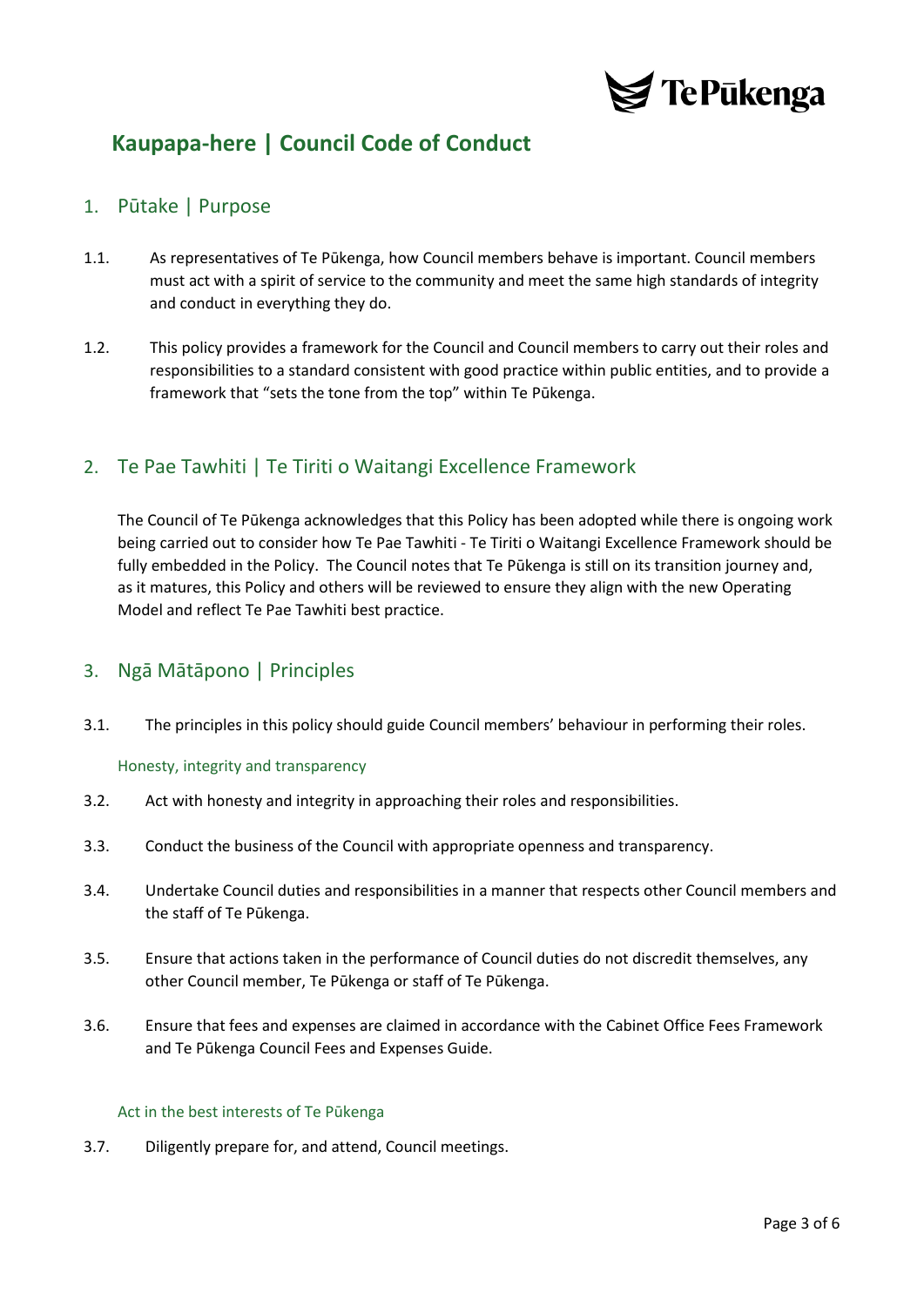

- 3.8. Maintain a good level of competence and knowledge, including remaining familiar with Te Pūkenga activities and its operating environment to undertake the roles and responsibilities of a Council member.
- 3.9. Apply their knowledge, skill and experience with reasonable care and diligence.
- 3.10. Not engage in activities which could affect their judgement or objectivity as a Council member, nor engage in any activities that could damage the integrity and reputation of Te Pūkenga or its Council.
- 3.11. Support the Chief Executive in the management and operation of Te Pūkenga in accordance with Te Pūkenga functions and charter, current statement of intent and current statement of performance expectations, and as expressed in any investment and/or strategic plan and budget.

#### <span id="page-3-0"></span>Act fairly and impartially

- 3.12. Observe independence and objectivity in carrying out the roles and responsibilities of the Council.
- 3.13. Avoid business connections, affiliations and personal connections that could impact negatively on involvement in Council discussions and decisions.
- 3.14. Declare and manage any conflicts of interest in accordance with the Education and Training Act 2020, Te Pūkenga Conflicts of Interest Policy and the mitigation strategies determined by the Council.
- 3.15. Not be present during any deliberation, nor take part in any decision, of the Council with respect to a matter in which the Council member has an interest, unless the Council otherwise decides.

#### <span id="page-3-1"></span>Use Council information and Council position appropriately

- 3.16. Respect the confidentiality of information received as a Council member and use it only for proper purposes.
- 3.17. Decline gifts, benefits and positions that may compromise independence or create perceived obligations.
- 3.18. Comply with Te Pūkenga Fraud and Corruption Policy and Communication and Media Policy.
- 3.19. Accept responsibility for the decisions and actions of the Council even if they are contrary to a personal view.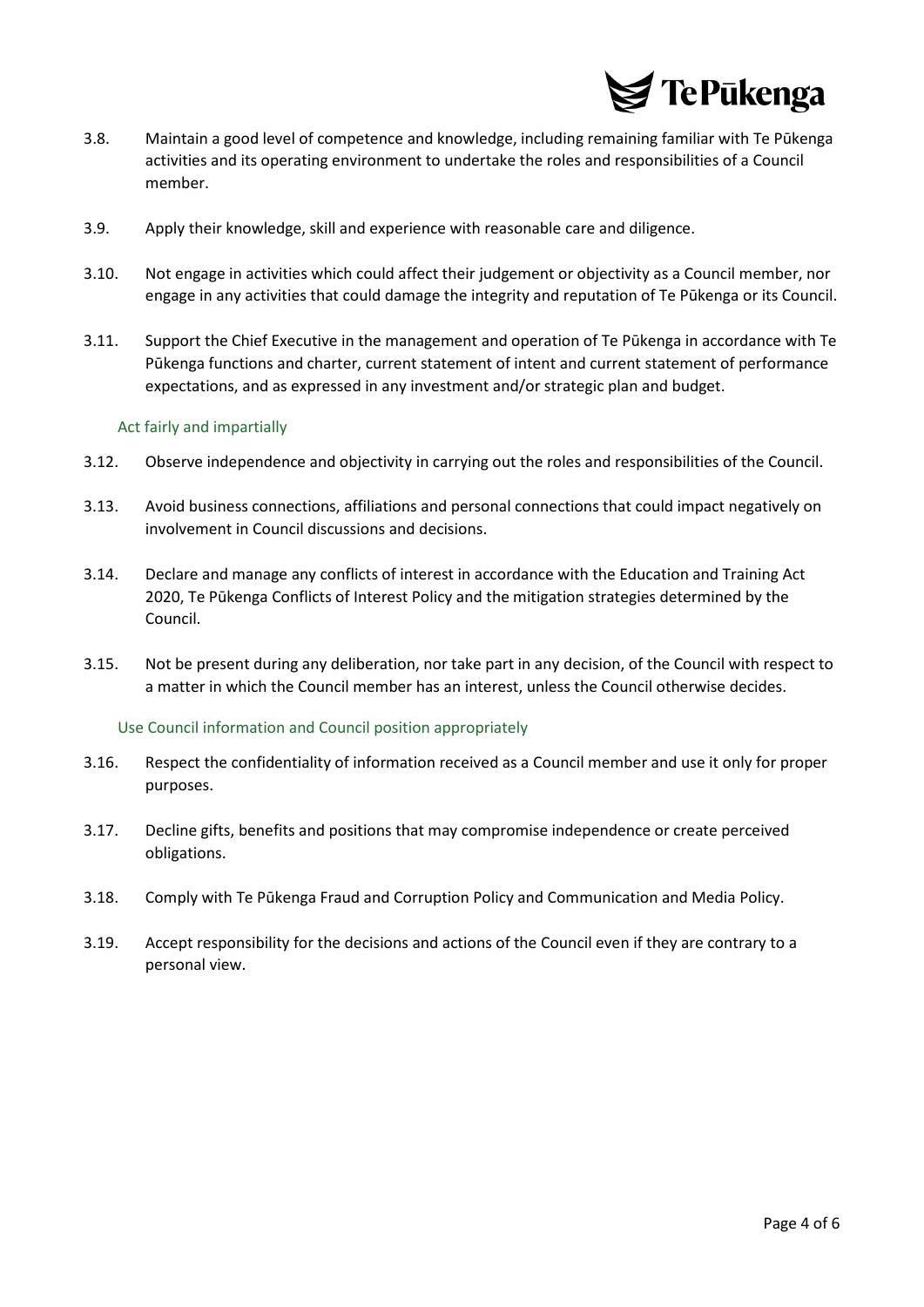

#### <span id="page-4-0"></span>Exercise due care and diligence

- 3.20. Work to improve the performance and efficiency of Te Pūkenga and use its resources carefully and only for intended purposes.
- 3.21. Properly manage and utilise the funding available to Te Pūkenga and make decisions for the educational benefit of the people of Aotearoa New Zealand.
- 3.22. Exercise due care and diligence when considering issues and making decisions by understanding the educational, financial, and strategic implications.
- 3.23. Understand and enquire into the financial and other information provided to the Council.

#### <span id="page-4-1"></span>Compliance with laws and policies.

- 3.24. Comply with all applicable laws, including the Education and Training Act 2020and Crown Entities Act 2004, and public accountability obligations.
- 3.25. Ensure Te Pūkenga operates in a manner that is consistent with its functions and charter, current statement of intent and current statement of performance expectations.

#### <span id="page-4-2"></span>Council and Chief Executive Expectations a) Chief Executive's expectations of Council

- <span id="page-4-3"></span>3.26. The Council members:
	- a) Demonstrate respect, trust, and openness in relationships.
	- b) Set clear expectations of the Chief Executive articulated primarily through a position description and annual performance agreement.
	- c) Conduct regular performance progress reviews of the Chief Executive and provide feedback against the performance agreement.
	- d) Constructively challenge and "stretch" the Chief Executive and act as the "critical friend" of the Chief Executive.
	- e) Are accessible and available to the Chief Executive and for Te Pūkenga activities.
	- f) Act with a no surprises policy.
	- g) Are willing to clarify matters outside of Council meetings.
	- h) Provide the Chief Executive with a clear understanding of the scope and responsibilities of the Council's governance roles.
	- i) Council members consider the interests of the institution of primary importance and leave personal interests outside of meetings.
	- j) Are informed and committed in a way that ensures the Chair and Council "add value".
	- k) Implement and abide by good meeting processes.